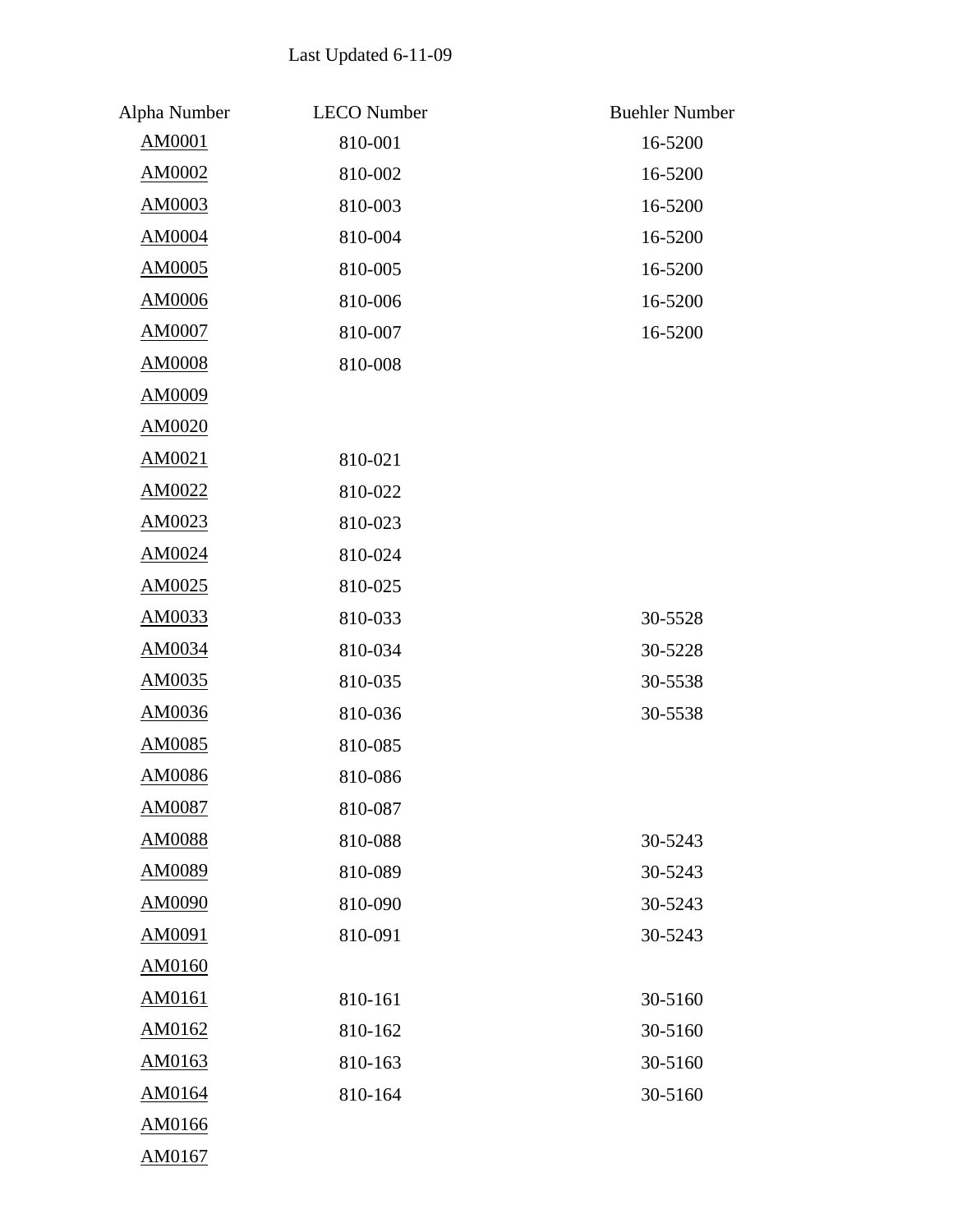| AM0168 |         |         |
|--------|---------|---------|
| AM0169 |         |         |
| AM0200 | 820-200 |         |
| AM0217 |         |         |
| AM0218 |         |         |
| AM0219 | 810-219 | 30-5108 |
| AM0221 | 810-221 | 30-5108 |
| AM0223 | 810-223 | 30-5108 |
| AM0225 | 810-225 | 30-5108 |
| AM0227 | 810-227 | 30-5108 |
| AM0229 | 810-229 | 30-5108 |
| AM0231 | 810-231 |         |
| AM0232 |         |         |
| AM0233 | 810-223 | 30-5138 |
| AM0235 | 810-235 | 30-5138 |
| AM0237 | 810-237 | 30-5138 |
| AM0239 | 810-239 | 30-5138 |
| AM0241 | 810-241 | 30-5138 |
| AM0242 |         |         |
| AM0243 | 810-243 | 30-5138 |
| AM0244 |         |         |
| AM0245 | 810-245 | 15-5112 |
| AM0247 | 810-247 | 15-5112 |
| AM0249 | 810-249 | 15-5112 |
| AM0251 | 810-251 | 15-5112 |
| AM0253 | 810-253 | 15-5112 |
| AM0255 | 810-255 | 15-5112 |
| AM0256 | 810-257 | 15-5112 |
| AM0257 |         |         |
| AM0258 |         |         |
| AM0259 | 810-259 | 30-5118 |
| AM0261 | 810-261 | 30-5118 |
| AM0263 | 810-263 | 30-5118 |
| AM0265 | 810-265 | 30-3118 |
| AM0267 | 810-267 | 30-5118 |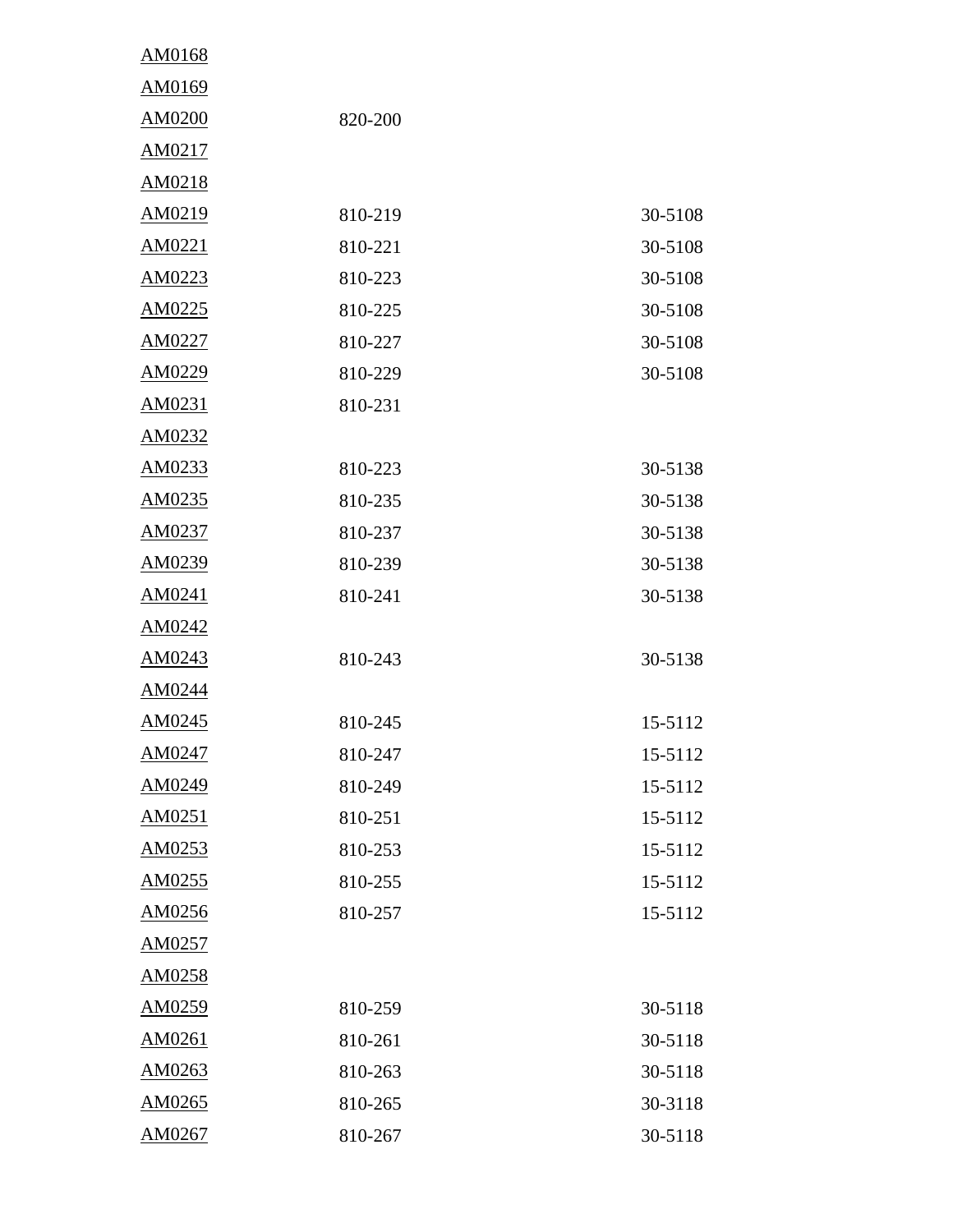| AM0269          | 810-269 | 30-5118 |
|-----------------|---------|---------|
| AM0270          |         |         |
| AM0271          | 810-271 | 30-5148 |
| AM0273          | 810-273 | 30-5148 |
| AM0275          | 810-275 | 30-5148 |
| AM0277          | 810-277 | 30-5148 |
| AM0279          | 810-279 | 30-5148 |
| AM0281          | 810-281 | 30-5148 |
| AM0283          |         |         |
| AM0284          |         |         |
| AM0309          |         | 10-4127 |
| AM0311          |         |         |
| AM0316          | 810-316 |         |
| AM0317          |         |         |
| AM0327          | 810-327 | 40-7224 |
| AM0328          | 810-328 |         |
| AM0332          | 810-332 |         |
| AM0333          | 810-330 | 40-7074 |
| AM0334          | 810-334 |         |
| AM0341          | 812-021 |         |
| <b>AM0341PB</b> |         |         |
| AM0342          | 812-024 |         |
| AM0342PB        |         |         |
| AM0343          |         |         |
| <b>AM0343PB</b> |         |         |
| AM0344          |         |         |
| AM0344PB        |         |         |
| AM0351          |         |         |
| AM0352          |         |         |
| AM0357          | 812-045 | 15-5132 |
| AM0358          | 812-046 | 15-5132 |
| AM0396          | 810-396 | 40-4649 |
| AM0397          | 810-397 | 40-4659 |
| AM0398          | 810-398 | 40-4669 |
| AM0399          | 810-399 | 40-4679 |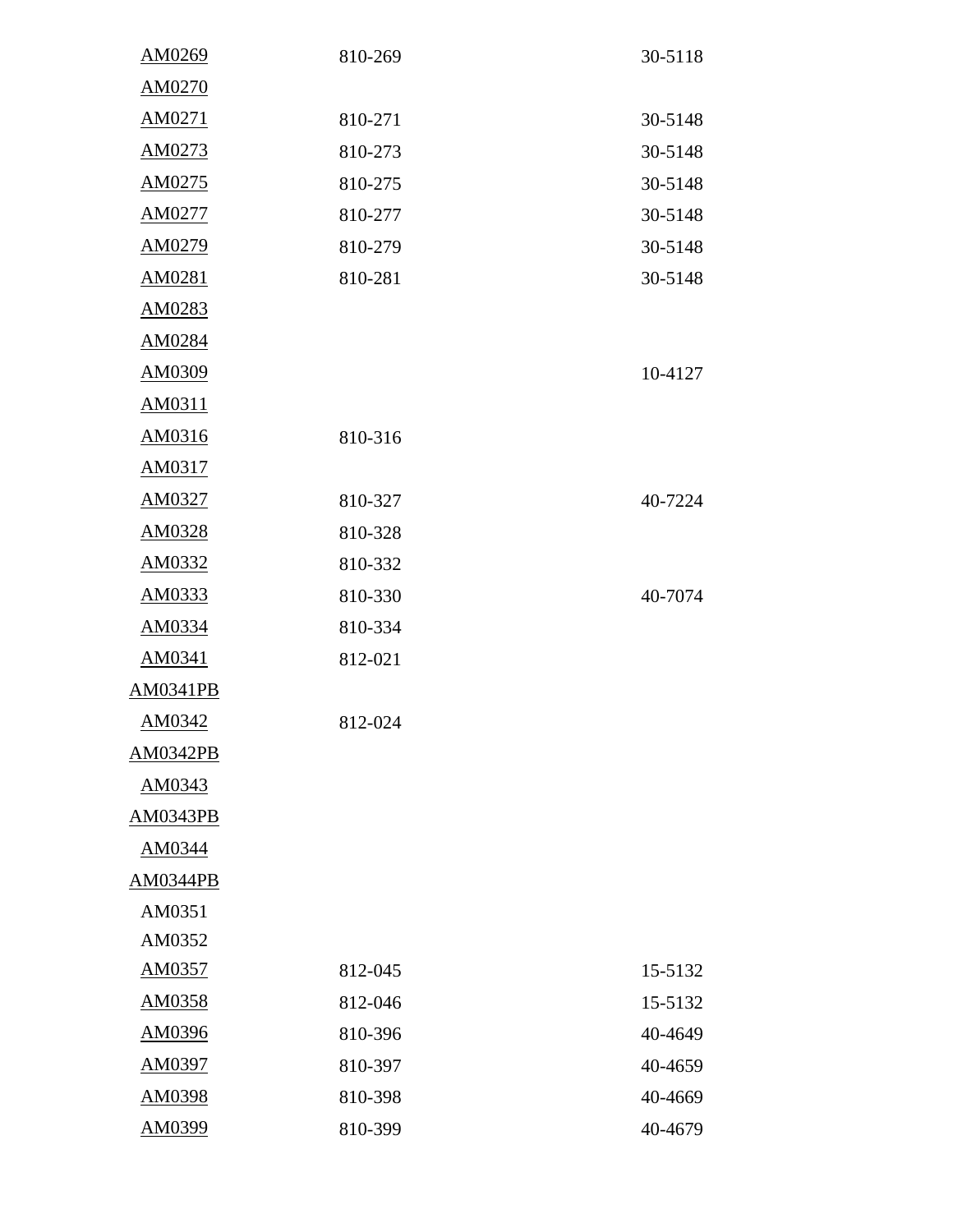| AM0401        | 810-401 | 40-4689 |
|---------------|---------|---------|
| AM0402        | 810-402 | 60-4548 |
| AM0403        | 810-403 | 60-4558 |
| AM0404        | 810-404 | 60-4568 |
| AM0405        | 810-405 | 60-4578 |
| AM0406        | 810-406 | 60-4588 |
| AM0424        |         | 30-5114 |
| AM0425        | 810-446 | 30-5114 |
| AM0426        | 810-425 | 30-5114 |
| AM0427        | 810-426 | 30-5114 |
| AM0428        | 810-427 | 30-5114 |
| AM0429        | 810-428 | 30-5114 |
| AM0430        | 810-429 | 30-5114 |
| AM0436        | 810-430 |         |
| AM0437        | 810-437 |         |
| AM0438        |         |         |
| AM0445        | 810-545 |         |
| AM0446        | 810-546 |         |
| AM0447        | 810-547 |         |
| AM0451        | 810-645 | 40-7072 |
| AM0452        |         |         |
| AM0459        |         |         |
| <u>AM0460</u> | 810-515 |         |
| AM0461        | 810-461 | 40-7008 |
| AM0462        | 810-462 | 40-7058 |
| AM0463        | 810-648 | 40-7068 |
| AM0464        |         | 40-7078 |
| AM0465        | 810-465 | 40-7308 |
| AM0466        | 810-466 |         |
| AM0467        | 810-315 |         |
| AM0468        | 810-461 |         |
| AM0469        | 810-469 |         |
| AM0471        | 810-463 |         |
| AM0472        | 810-467 | 40-7408 |
| AM0482        | 810-482 |         |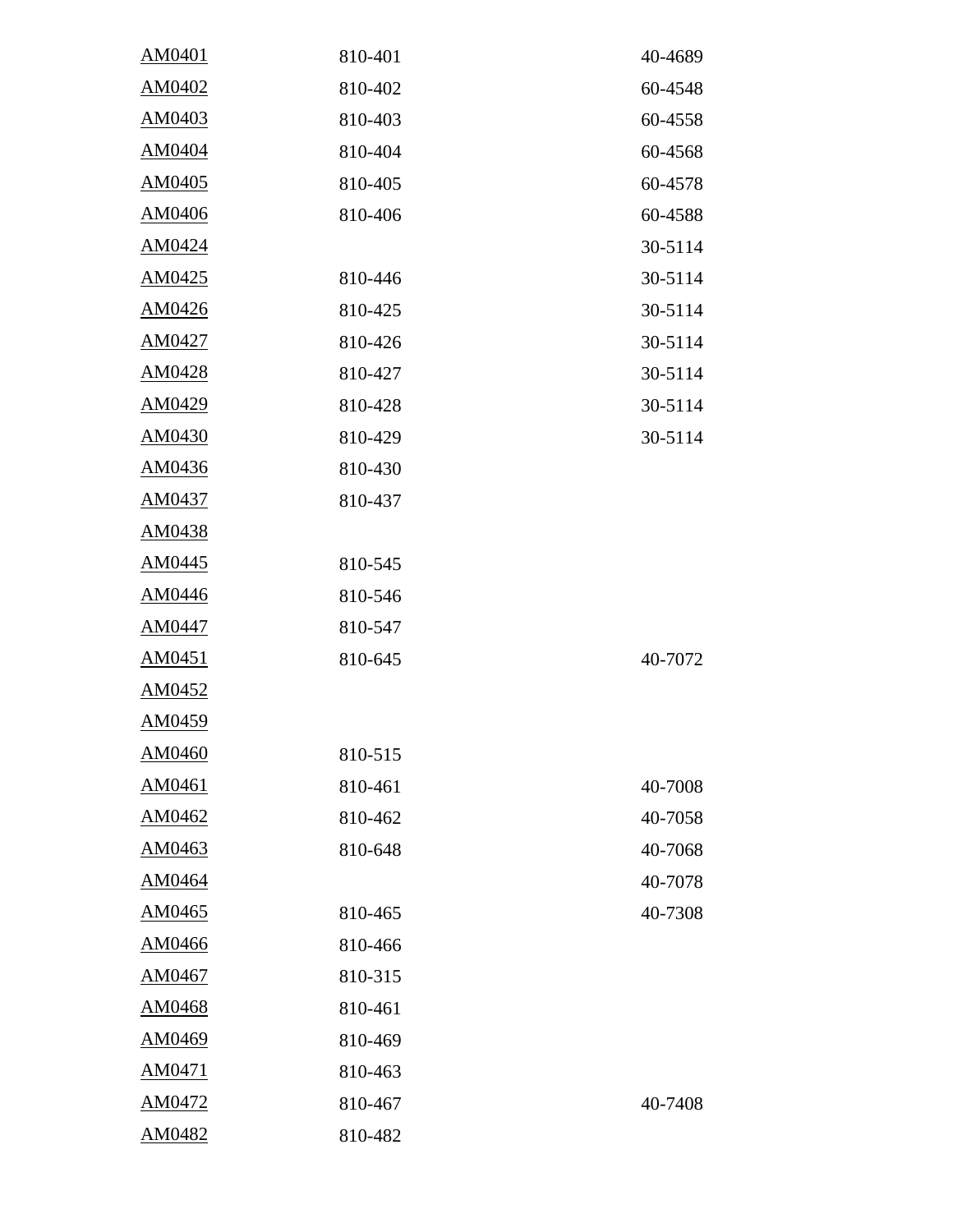| AM0485        | 810-485 | 20-4000 |
|---------------|---------|---------|
| AM0486        | 810-815 | 20-4100 |
| AM0495        | 810-495 |         |
| AM0496        | 810-491 |         |
| AM0497        | 810-497 | 40-7218 |
| <b>AM0500</b> | 810-945 | 40-6629 |
| AM0501        |         |         |
| AM0502        | 810-944 | 40-6630 |
| AM0503        | 810-943 | 40-6631 |
| AM0504        | 810-942 | 40-6632 |
| AM0505        | 810-941 | 40-6633 |
| AM0506        | 810-940 | 40-6634 |
| AM0507        | 810-939 | 40-6635 |
| AM0508        | 810-938 | 40-6636 |
| AM0510        | 810-510 |         |
| AM0511        | 810-511 | 40-7062 |
| AM0512        | 810-512 |         |
| AM0514        | 810-514 | 40-7132 |
| AM0515        |         |         |
| AM0516        | 810-516 |         |
| AM0517        | 810-333 |         |
| AM0518        | 810-518 |         |
| AM0519        |         |         |
| AM0529        | 810-529 |         |
| AM0538        | 810-498 | 40-7228 |
| AM0539        | 810-520 | 40-7242 |
| AM0540        | 810-543 | 40-7222 |
| AM0541        |         |         |
| AM0542        |         |         |
| AM0544        |         |         |
| AM0545        | 810-487 | 16-5400 |
| AM0546        | 810-499 | 16-5400 |
| AM0547        | 810-489 | 16-5400 |
| AM0548        | 810-493 | 16-5400 |
| AM0549        | 810-470 | 40-7208 |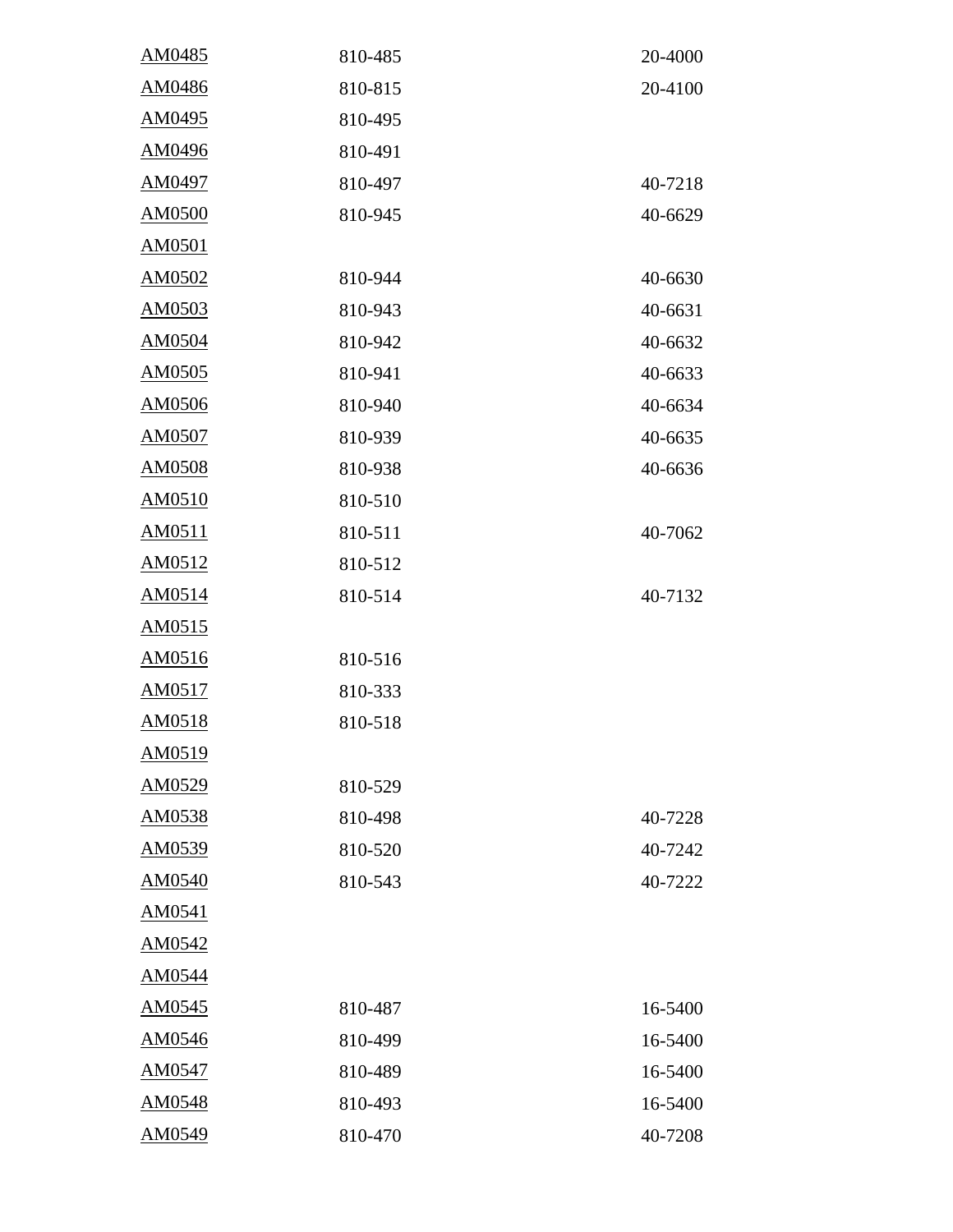| AM0550 |         |         |
|--------|---------|---------|
| AM0551 |         |         |
| AM0552 |         |         |
| AM0553 |         |         |
| AM0554 |         |         |
| AM0635 | 800-635 | 20-3040 |
| AM0644 | 810-644 |         |
| AM0647 | 810-647 |         |
| AM0665 | 810-665 | 40-6365 |
| AM0701 |         |         |
| AM0702 |         |         |
| AM0703 |         |         |
| AM0704 |         |         |
| AM0705 |         |         |
| AM0706 |         |         |
| AM0707 |         |         |
| AM0708 |         |         |
| AM0709 |         |         |
| AM0713 |         |         |
| AM0717 |         |         |
| AM0719 |         |         |
| AM0721 |         |         |
| AM0722 |         |         |
| AM0723 |         |         |
| AM0724 |         |         |
| AM0725 |         |         |
| AM0726 |         |         |
| AM0727 |         |         |
| AM0728 |         |         |
| AM0729 |         |         |
| AM0730 |         |         |
| AM0731 |         |         |
| AM0732 |         |         |
| AM0778 | 810-778 | 40-6325 |
| AM0779 | 810-779 | 40-6325 |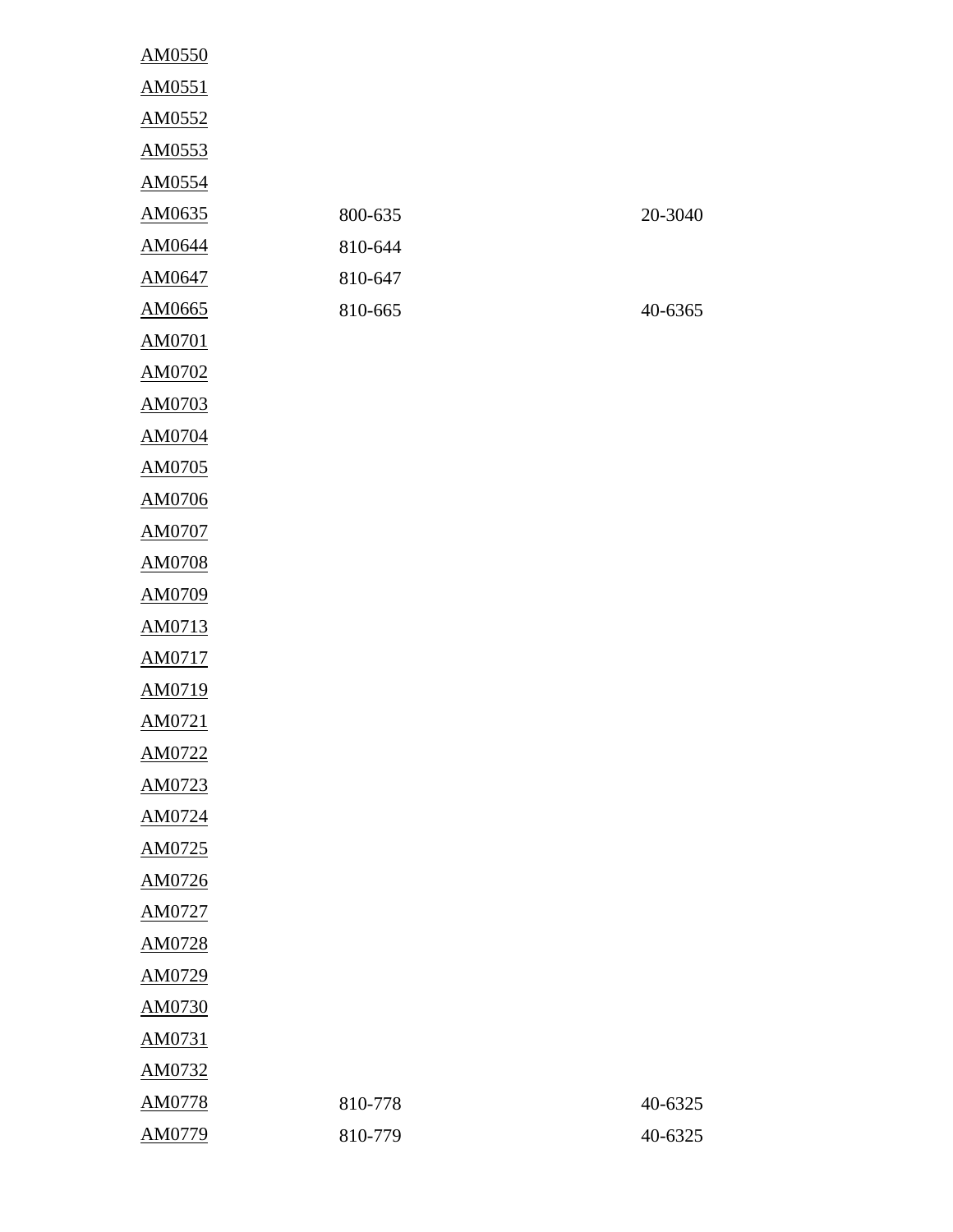| AM0782         | 810-782 | 40-6323 |
|----------------|---------|---------|
| AM0783         | 810-783 | 40-6323 |
| AM0786         | 810-786 | 40-6321 |
| AM0787         | 810-787 | 40-6321 |
| AM0788         | 810-788 |         |
| AM0818         | 810-818 | 40-6361 |
| AM0825         | 810-825 | 40-6360 |
| <b>AM0825G</b> | 810-825 | 40-6360 |
| AM0826         | 810-826 | 40-6365 |
| AM0827         | 810-827 | 40-6363 |
| AM0828         | 810-828 |         |
| AM0829         | 810-829 |         |
| AM0830         | 810-830 |         |
| AM0831         | 810-831 |         |
| AM0832         | 810-819 | 40-6361 |
| AM0833         |         |         |
| AM0834         | 810-832 | 40-6363 |
| AM0835         |         |         |
| AM0858         | 810-858 | 30-5532 |
| AM0859         | 810-859 | 30-5532 |
| AM0865         | 810-865 | 40-6241 |
| AM0866         | 810-866 | 40-6240 |
| AM0867         | 810-867 |         |
| AM0868         | 810-868 |         |
| AM0875         |         | 40-6192 |
| AM0876         |         | 40-6181 |
| AM0877         |         | 40-6212 |
| AM0878         |         | 40-6202 |
| AM0885         | 810-885 |         |
| AM0886         | 810-886 |         |
| AM0887         | 810-869 | 40-6244 |
| AM0888         | 810-870 | 40-6243 |
| AM0889         | 810-871 | 40-6247 |
| AM0890         | 810-872 | 40-6246 |
| AM0891         | 810-873 | 40-6250 |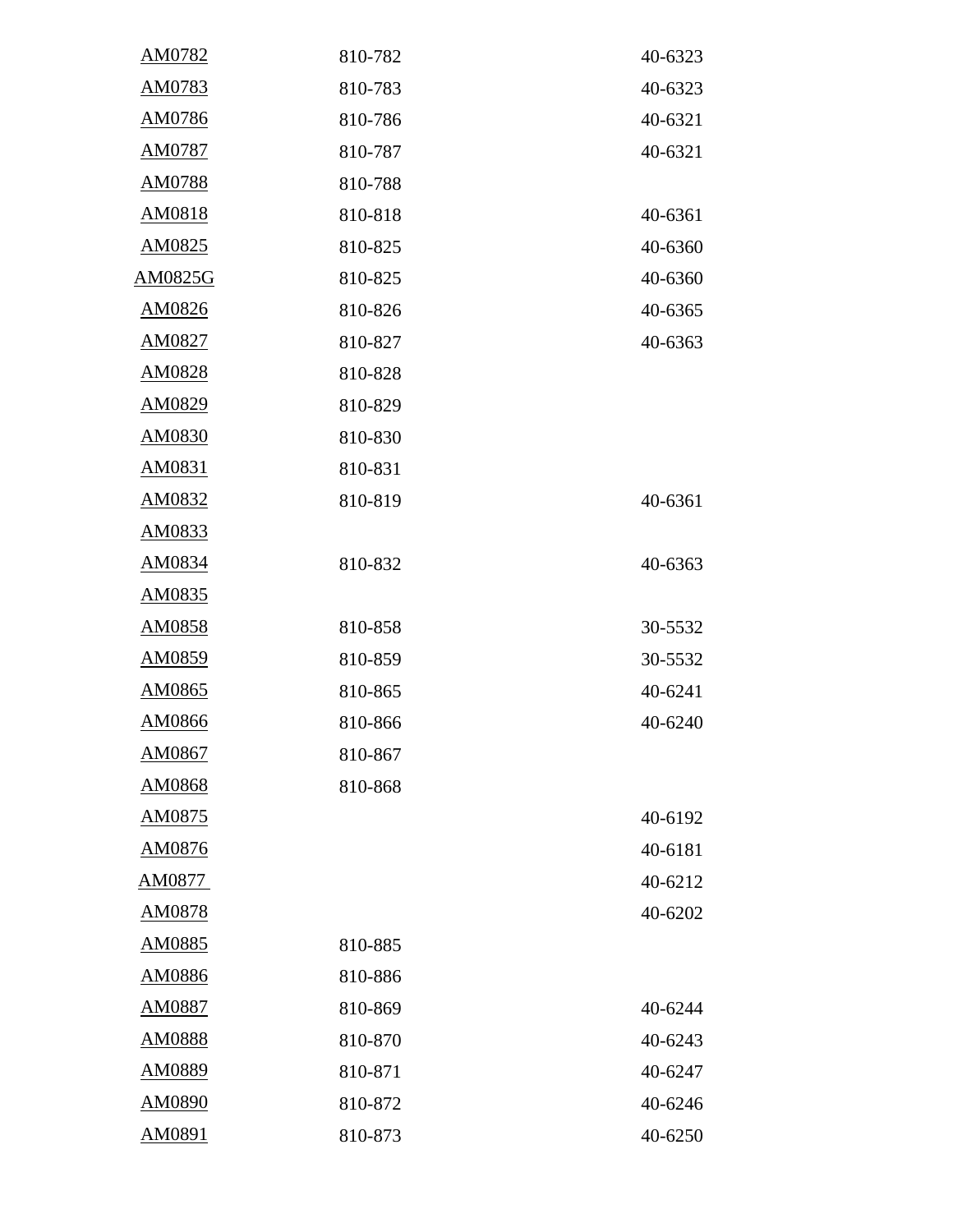| AM0892        | 810-874 | 40-6249 |
|---------------|---------|---------|
| AM0893        | 810-912 | 40-6453 |
| AM0894        | 810-913 | 40-6252 |
| AM0895        | 810-914 | 40-6255 |
| AM0896        | 810-915 |         |
| AM0897        |         |         |
| AM0898        | 810-880 | 40-6258 |
| AM0899        | 810-881 |         |
| AM0901        | 810-882 | 40-6259 |
| AM0906        |         | 40-6138 |
| AM0907        |         | 40-6128 |
| AM0908        |         | 40-6152 |
| AM0909        |         | 40-6142 |
| AM0910        |         | 40-6172 |
| AM0911        |         | 40-6162 |
| AM0916        |         |         |
| AM0917        |         |         |
| AM0918        |         |         |
| AM0919        |         |         |
| AM0995        | 813-090 |         |
| AM0996        |         | 60-3255 |
| AM1002        | 811-002 | 40-6016 |
| <u>AM1003</u> | 811-003 | 40-6032 |
| AM1004        | 811-04  | 40-6064 |
| AM1006        | 811-002 | 40-6016 |
| <b>AM1007</b> | 811-003 | 40-6032 |
| <b>AM1008</b> | 811-004 | 40-6064 |
| AM1010        | 810-998 | 40-6530 |
| AM1012        | 810-997 | 40-6531 |
| AM1014        | 810-996 | 40-6532 |
| AM1016        | 810-995 | 40-6533 |
| AM1018        | 810-994 | 40-6534 |
| AM1020        |         |         |
| AM1022        | 812-110 | 40-6370 |
| AM1022S       | 812-121 | 40-6370 |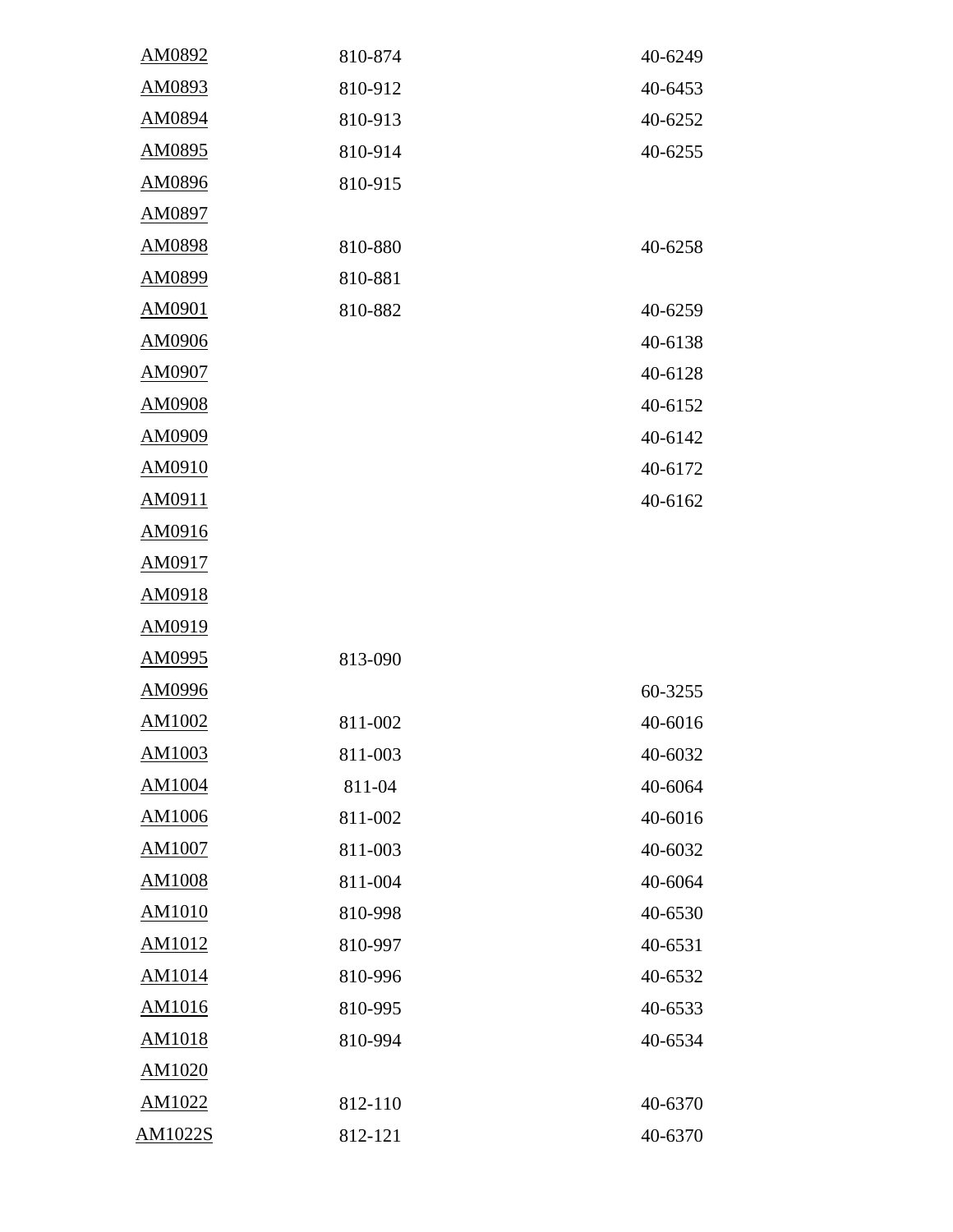| AM1023        | 811-023 | 11-1193 |
|---------------|---------|---------|
| AM1024        | 811-024 | 11-1193 |
| AM1031        |         | 40-3200 |
| AM1035        | 811-035 | 10-4110 |
| AM1036        | 811-037 | 10-4112 |
| AM1037        | 811-043 | 10-4116 |
| AM1049        | 811-049 | 10-4120 |
| AM1050        | 811-061 |         |
| AM1051        | 811-073 | 10-4220 |
| AM1052        | 811-053 | 10-4140 |
| AM1053        | 811-053 | 10-4145 |
| AM1059        | 811-059 | 10-4210 |
| AM1061        | 811-059 | 10-4212 |
| AM1065        | 811-065 | 10-4410 |
| AM1066        | 811-102 | 10-4440 |
| AM1067        | 811-067 | 10-4216 |
| AM1080        |         | 10-4427 |
| AM1081        | 811-081 | 10-4412 |
| AM1083        | 811-083 |         |
| AM1089        | 811-089 | 10-4416 |
| AM1095        | 811-095 | 10-4420 |
| AM1103        |         |         |
| AM1104        | 811-104 | 10-4445 |
| AM1105        |         |         |
| AM1106        |         |         |
| AM1107        |         |         |
| <b>AM1108</b> | 811-108 | 10-3330 |
| AM1109        | 811-109 | 10-3330 |
| AM1110        | 810-697 | 75-6000 |
| <b>AM1111</b> | 811-111 | 20-3100 |
| AM1118        | 811-118 | 20-3200 |
| AM1123        | 811-123 | 20-3300 |
| AM1128        | 811-128 |         |
| AM1133        | 811-133 | 20-3400 |
| AM1135        | 811-135 |         |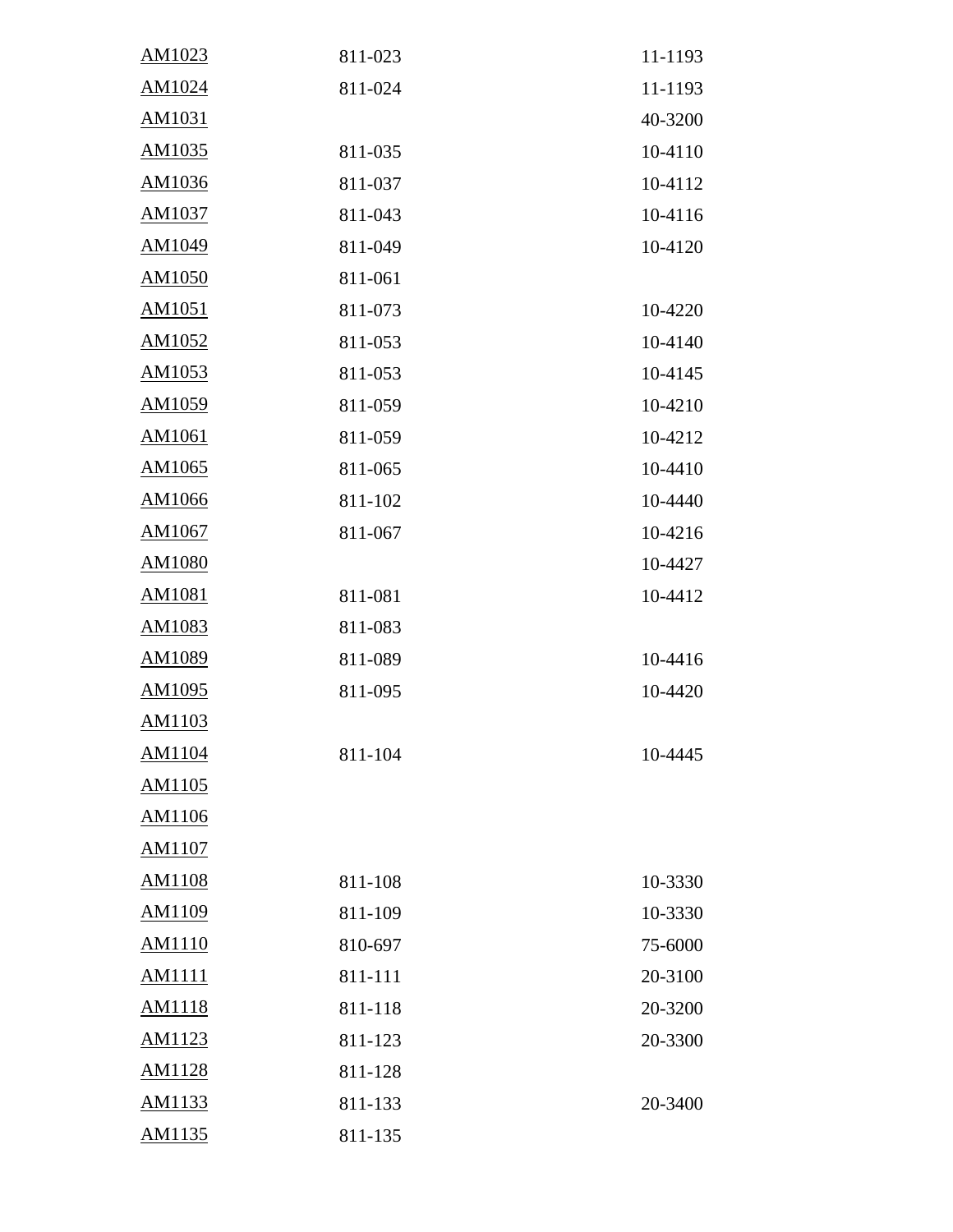| AM1136        |         |         |
|---------------|---------|---------|
| AM1137        | 810-137 | 11-4264 |
| AM1138        |         | 11-4263 |
| AM1140        |         |         |
| AM1142        | 811-037 |         |
| AM1144        |         |         |
| AM1145        |         |         |
| AM1146        | 811-146 |         |
| AM1147        |         |         |
| AM1161        | 811-563 |         |
| AM1162        | 811-563 |         |
| AM1163        | 811-563 | 20-8130 |
| AM1164        | 811-563 | 20-8130 |
| AM1165        | 811-563 | 20-8132 |
| AM1166        |         |         |
| AM1167        | 811-563 |         |
| AM1168        | 811-563 |         |
| AM1169        | 811-563 | 20-8136 |
| AM1170        | 811-563 | 20-8138 |
| <b>AM1201</b> | 811-201 | 20-3560 |
| AM1202        | 811-202 | 20-3562 |
| AM1203        | 811-203 | 20-3564 |
| AM1204        |         |         |
| AM1205        |         | 20-3568 |
| AM1206        |         | 20-3566 |
| AM1207        |         |         |
| AM1208        |         |         |
| AM1209        |         |         |
| AM1271        | 811-271 | 20-3046 |
| AM1275        | 811-275 | 20-8177 |
| AM1279        | 811-279 |         |
| AM1300        |         |         |
| AM1301        | 811-301 | 20-3111 |
| AM1302        | 81-302  | 20-3111 |
| AM1303        | 811-303 |         |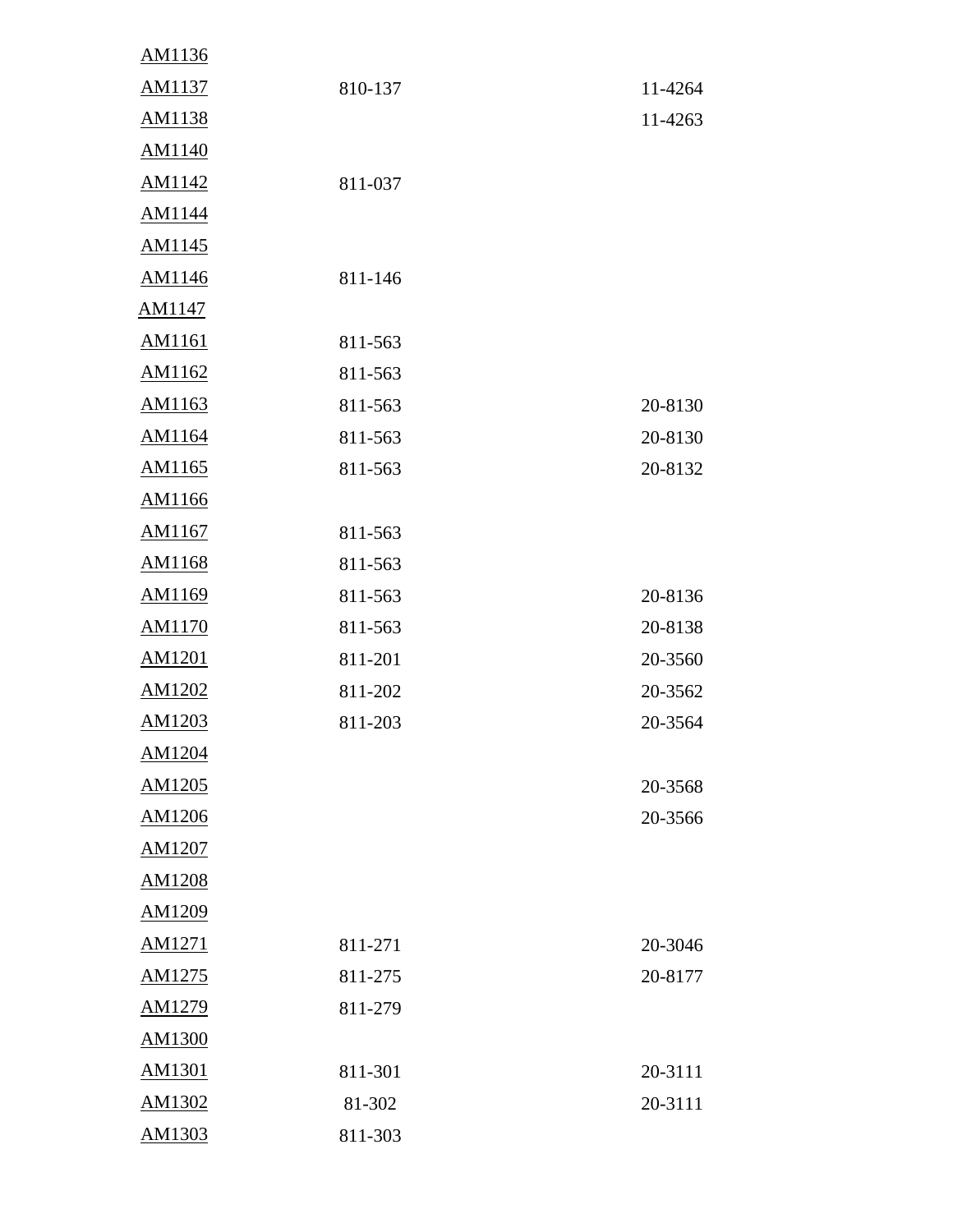| AM1304 |         |         |
|--------|---------|---------|
| AM1305 | 811-305 | 20-3112 |
| AM1306 | 811-306 | 20-3112 |
| AM1307 | 811-307 |         |
| AM1308 |         |         |
| AM1309 | 811-309 | 20-3113 |
| AM1310 | 811-310 | 20-3113 |
| AM1311 | 811-311 |         |
| AM1312 |         |         |
| AM1313 | 811-313 | 20-3211 |
| AM1314 | 811-314 | 20-3211 |
| AM1315 | 811-315 |         |
| AM1316 |         |         |
| AM1317 | 811-317 | 20-3212 |
| AM1318 | 811-318 | 20-3212 |
| AM1319 | 811-319 |         |
| AM1320 |         |         |
| AM1321 | 811-321 | 20-3213 |
| AM1322 | 811-322 | 20-3213 |
| AM1323 | 811-323 |         |
| AM1324 |         |         |
| AM1325 | 811-325 | 20-3311 |
| AM1326 | 811-326 | 20-3311 |
| AM1327 | 811-327 |         |
| AM1328 |         |         |
| AM1329 | 811-329 | 20-3312 |
| AM1330 | 811-330 | 20-3312 |
| AM1331 | 811-331 |         |
| AM1332 |         |         |
| AM1333 | 811-333 | 20-3313 |
| AM1334 | 811-334 | 20-3313 |
| AM1335 | 811-335 |         |
| AM1500 |         | 69-3173 |
| AM1501 |         | 69-3172 |
| AM1502 |         |         |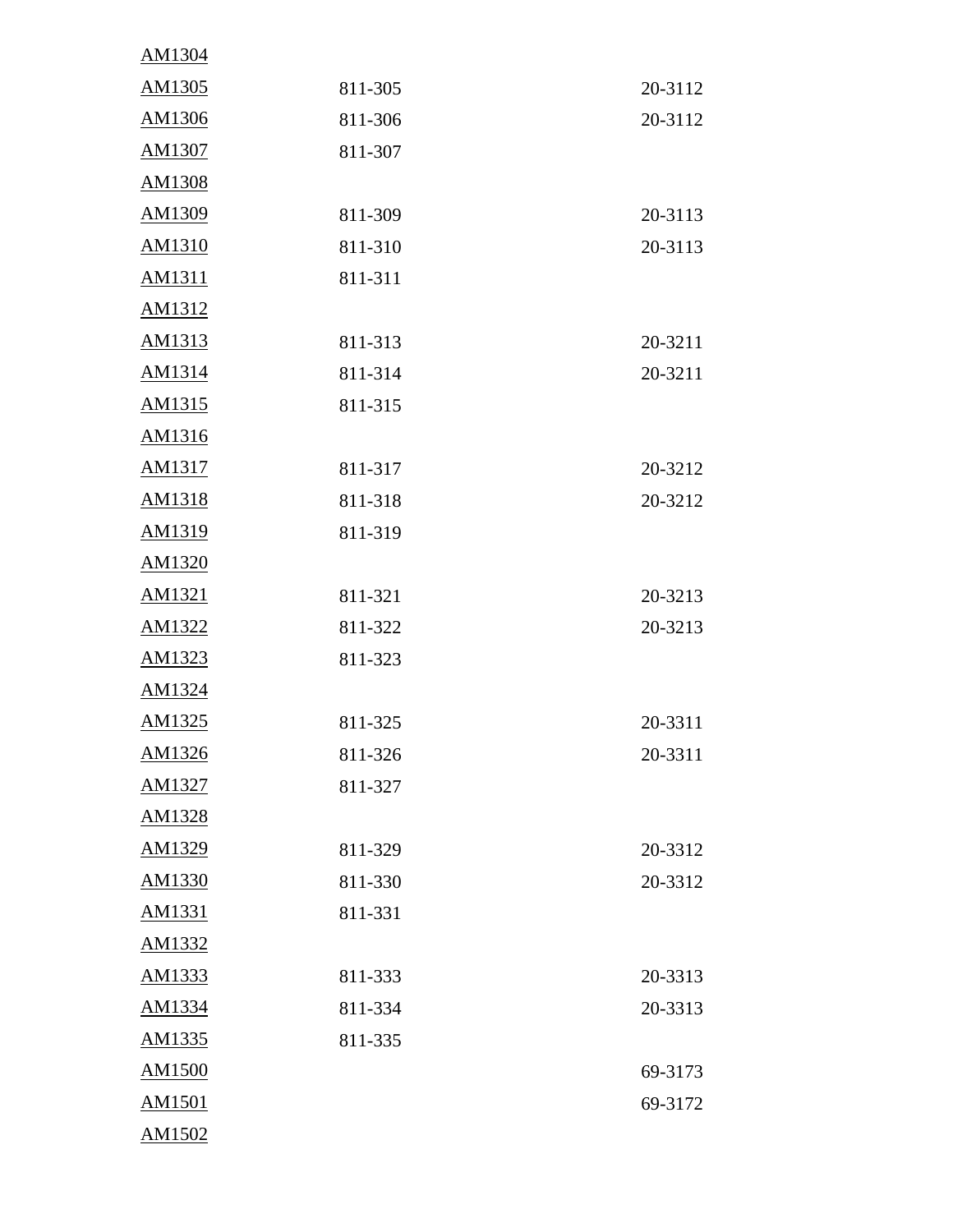| AM1503 |         | 69-3171 |
|--------|---------|---------|
| AM1504 |         | 69-3170 |
| AM1510 |         |         |
| AM1511 |         |         |
| AM1512 |         |         |
| AM1513 |         |         |
| AM1514 |         |         |
| AM1634 | 811-634 | 30-7508 |
| AM1635 | 811-635 | 30-7512 |
| AM1636 |         | 30-7510 |
| AM1724 | 801-724 | 11-2490 |
| AM1725 |         | 10-4000 |
| AM1801 |         | 15-6830 |
| AM1802 |         | 15-6815 |
| AM1803 |         | 15-6809 |
| AM1804 |         | 15-6806 |
| AM1805 |         | 15-6803 |
| AM1806 |         | 15-6801 |
| AM1807 |         | 15-6795 |
| AM1811 |         |         |
| AM1812 |         |         |
| AM1813 |         |         |
| AM1814 |         |         |
| AM1815 |         |         |
| AM1816 |         |         |
| AM1817 |         |         |
| AM2080 |         |         |
| AM2081 |         |         |
| AM2082 |         |         |
| AM2083 |         |         |
| AM2084 |         |         |
| AM2085 |         |         |
| AM2086 |         |         |
| AM2087 |         |         |
| AM2090 | 812-202 |         |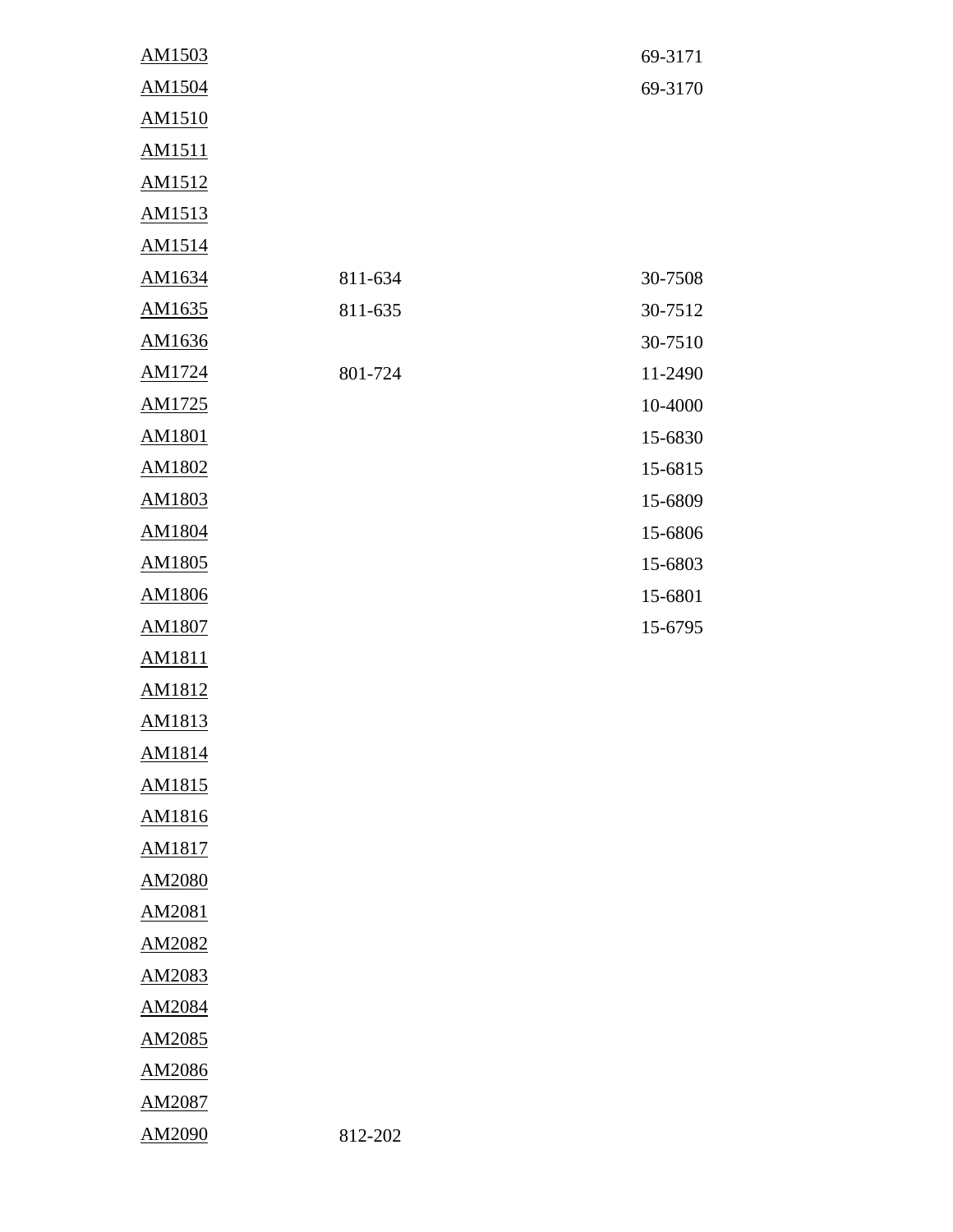| AM2091 | 812-204 | 30-5125 |
|--------|---------|---------|
| AM2092 | 812-206 | 30-5125 |
| AM2093 |         |         |
| AM2093 | 812-208 | 30-5125 |
| AM2094 |         |         |
| AM2095 | 812-212 | 30-5125 |
| AM2096 | 812-214 | 30-5125 |
| AM2097 | 812-218 | 30-5125 |
| AM2098 | 812-220 | 30-5125 |
| AM2099 |         |         |
| AM2100 | 810-291 | 30-5121 |
| AM2101 |         |         |
| AM2102 | 810-292 | 30-5121 |
| AM2103 | 810-293 | 30-5121 |
| AM2104 | 810-294 | 30-5121 |
| AM2105 | 810-295 | 30-5121 |
| AM2106 | 810-296 | 30-5121 |
| AM2107 | 810-297 | 30-5121 |
| AM2108 | 810-856 | 30-5542 |
| AM2109 | 810-857 | 30-5542 |
| AM2120 | 812-201 | 30-5125 |
| AM2121 |         |         |
| AM2122 | 812-203 | 30-5125 |
| AM2123 | 812-205 | 30-5125 |
| AM2124 | 812-207 | 30-5125 |
| AM2125 | 812-209 | 30-5125 |
| AM2126 | 812-211 | 30-5125 |
| AM2127 | 812-213 | 30-5125 |
| AM2128 | 812-217 | 30-5125 |
| AM2129 | 812-219 | 30-5125 |
| AM3018 | 810-990 | 20-8181 |
| AM3019 | 810-991 | 20-8182 |
| AM3020 | 810-992 | 20-8183 |
| AM4025 |         |         |
| AM7052 |         | 40-7052 |